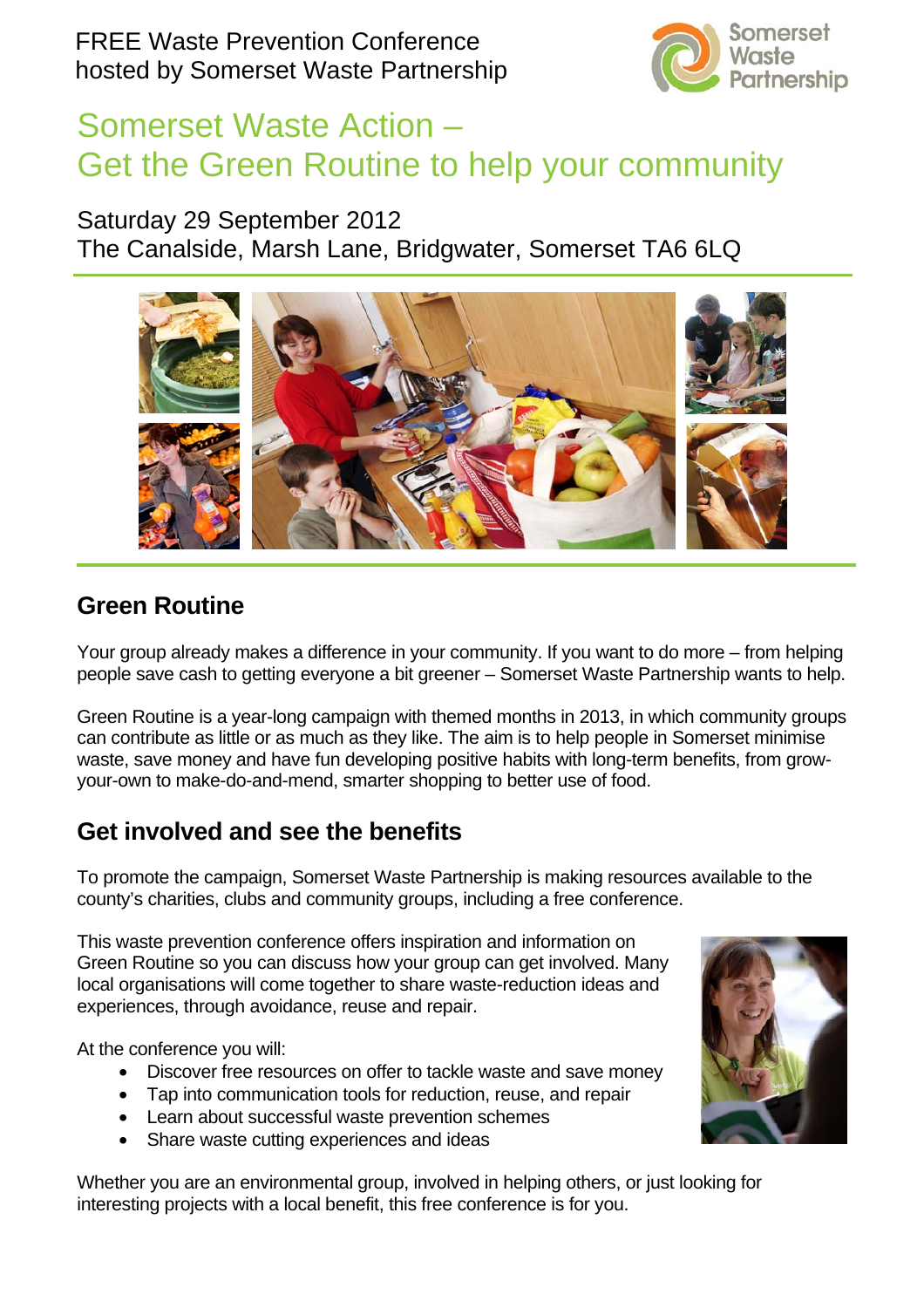# **A Green Routine for your community**

In saving waste, Green Routine can help families save money, develop individuals' skills and confidence, offer fun and education, and unite communities in important common goals at little or no cost.

Any community group can benefit from attending our free waste prevention conference, whether it is involved directly in environmental issues, helps vulnerable or low income families, or is focussed on youth, disabled people, seniors, women, faith, ethnic minorities, community service or tenants.



### **Somerset Waste Action – Get the Green Routine to help your community**

#### **Saturday 29 September 2012 at The Canalside, Marsh Lane, Bridgwater TA6 6LQ**

Full programme details are given below. Remember to check out the breakout session options. Please book early to avoid disappointment. We look forward to hearing from you.

| 09.30 | <b>Registration</b> with tea and coffee                                                                                                                            |
|-------|--------------------------------------------------------------------------------------------------------------------------------------------------------------------|
| 10:00 | Welcome and benefits for your community                                                                                                                            |
|       | Steve Read, Managing Director of Somerset Waste Partnership                                                                                                        |
| 10:10 | Keynote: How to encourage waste prevention - learning lessons from UK<br>projects and research to achieve behaviour change<br>Jayne Cox, Director, Brook Lyndhurst |
| 10:30 | Project director on groundbreaking waste-related studies for Defra and WRAP<br><b>Question and answer session</b>                                                  |
| 10:35 | <b>Love Food Hate Waste</b>                                                                                                                                        |
|       | Marlene Taylor, Local Partnership Advisor, WRAP (national not-for-profit<br>organisation working to recycle more and waste less)                                   |
| 10:45 | Promoting practical waste prevention at home                                                                                                                       |
|       | Tracey Wright, local author, columnist and broadcaster on sustainable living                                                                                       |
| 10:55 | <b>Question and answer session</b>                                                                                                                                 |
| 11:00 | Tea and coffee break                                                                                                                                               |
| 11:30 | <b>Breakout Session 1</b> choose from three options (see over)                                                                                                     |
| 12:05 | Move to next session                                                                                                                                               |
| 12:10 | <b>Breakout Session 2</b> choose from three options (see over)                                                                                                     |
| 12:45 | Getting involved - bringing Green Routine to your community                                                                                                        |
|       | David Mansell, Strategy & Communication Team Leader,<br>Somerset Waste Partnership                                                                                 |
| 13:00 | <b>Lunch and networking</b>                                                                                                                                        |
| 14:00 | <b>Close</b>                                                                                                                                                       |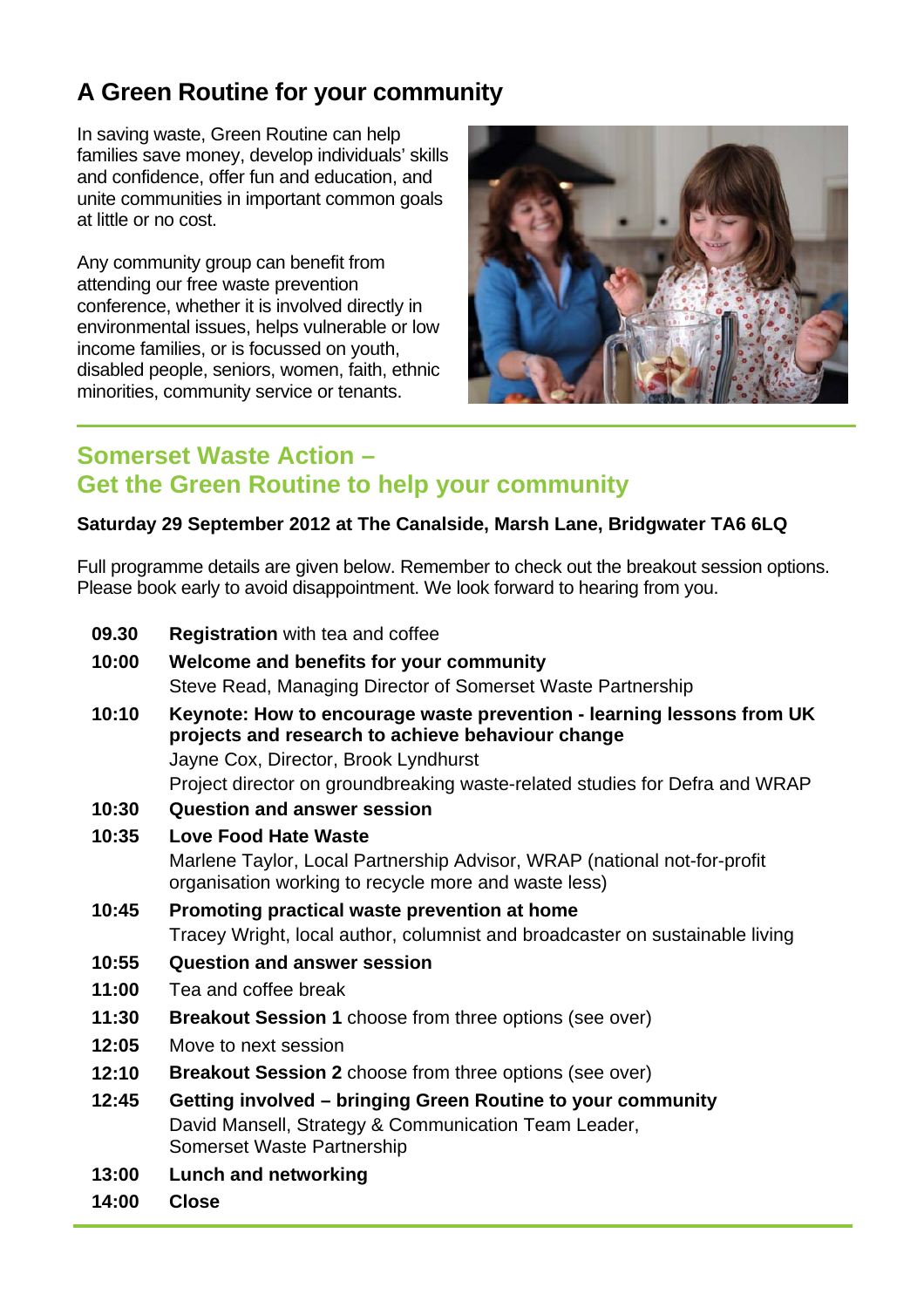### **Breakout session options** (delegates choose two of the following)

#### **Option 1: Engaging your community in behaviour change**

Explore ways to engage your community in behaviour change and use low cost communication tools to reach a wider audience. This session includes a workshop element to identify communication tools to help your organisation participate in Green Routine 2013, and encourage your members to share top tips, take part in fun activities and tackle simple challenges that can make a big difference.

Jayne Cox, Director, Brook Lyndhurst; Somerset Waste Partnership's Nick Cater, Senior Communications Officer, and Beth Prince, Strategy Officer.

#### **Option 2: Bringing Love Food Hate Waste to your community**

Wasting food costs the average family with children £680 a year. Find out how to help people save food and money by running a successful Love Food Hate Waste campaign in your community, and about all the free practical tools and training available to help you.

Marlene Taylor, WRAP (Waste Resources Action Programme)

**Option 3: Somerset Showcase** brings together a wealth of waste prevention activity already happening in Somerset in a series of mini-presentations.

Join representatives from, Carymoor Environmental Trust, Somerset's Compost Champions scheme, community radio, local furniture reuse groups, a local cycle repair (youth training) project, and transition towns and environmental groups.

### **Share your group's experience**

We would like you to share any waste prevention experience or initiatives by your group at the conference. Either supply us with a poster, or provide text for us to create a poster for you. Already have a display? Book a free space.

And Somerset Waste Partnership is inviting organisations active or interested in waste prevention in Somerset to feature in a useful directory. This will be made available online for free download for a limited time following the conference.

Get in touch - either through online registration or contact us direct - and tell us how we can help you share your experience.

### **PS: Pass it on!**

If you think this information will be of interest to colleagues in your organisation or to other Somerset groups, please pass on this invitation.